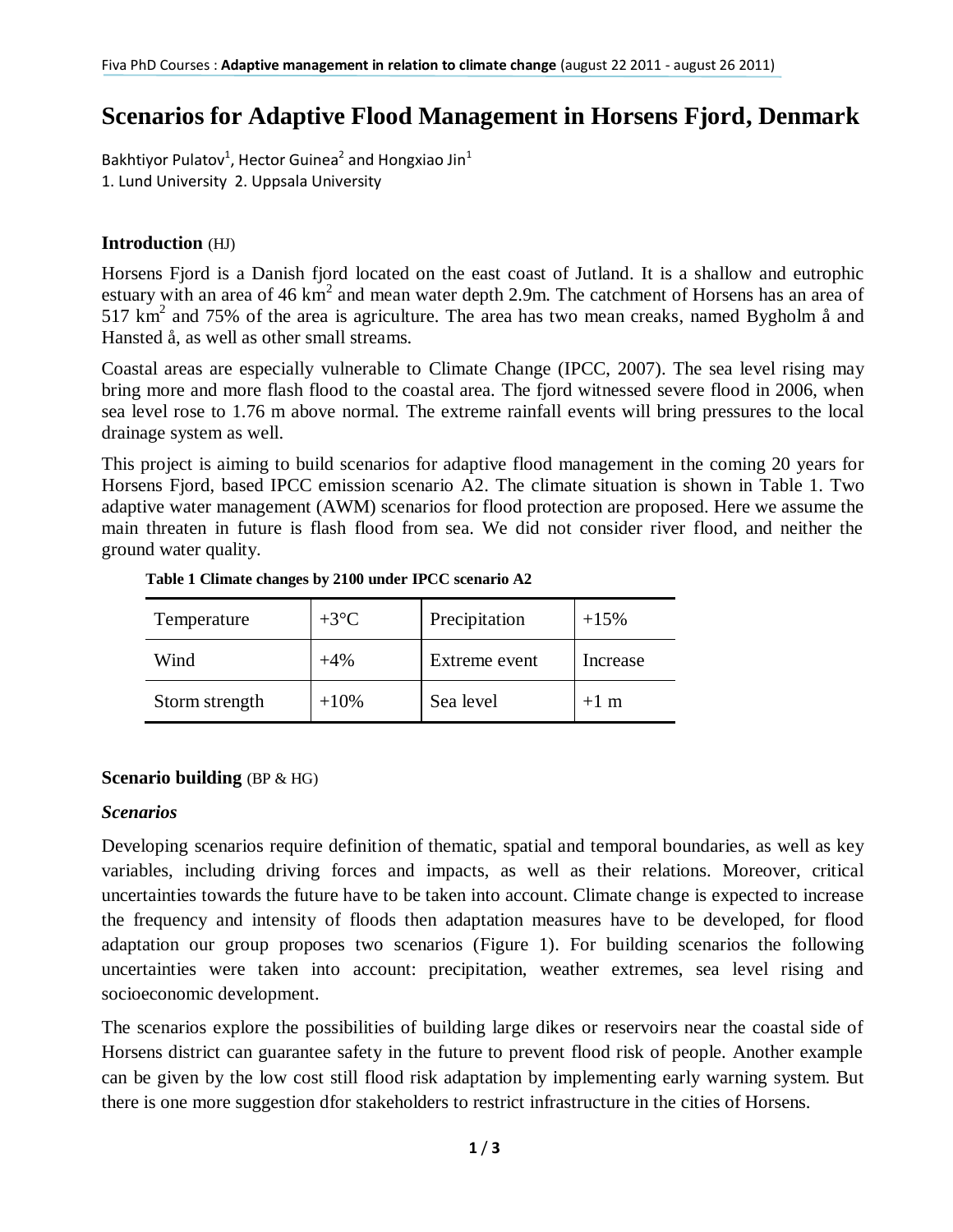



#### **Figure 1. Scenario building for AWM in Horsens Fjord**

To estimate of the adaptation strategy (Table 2) we will use back-casting approach. The assessments of the productivity of this approach are based on main big strategies which need to have an attention. One of them is risk perception

| Flood Adaptation                                                  | High | Low |
|-------------------------------------------------------------------|------|-----|
| Dikes, dams                                                       | Yes  |     |
| Storing water in the reservoirs                                   | Yes  | Yes |
| Warning/ disaster management                                      |      | Yes |
| Legal restrictions (thematic, spatial and<br>temporal boundaries) |      | Yes |

## *Risk perception*

The assumption of risk perception is a variable of the following factors: frequency and severity of the floods; information about future events (IPCC scenarios, hydrographic models, flood maps, etc.); capacity of the governmental authorities to communicate this information to the people and location of the inhabitants. The risk perception together with the social economic development will lead to the willingness to pay for the implementation of measures against floods which at time will define the strategies for flood adaption (scenarios).